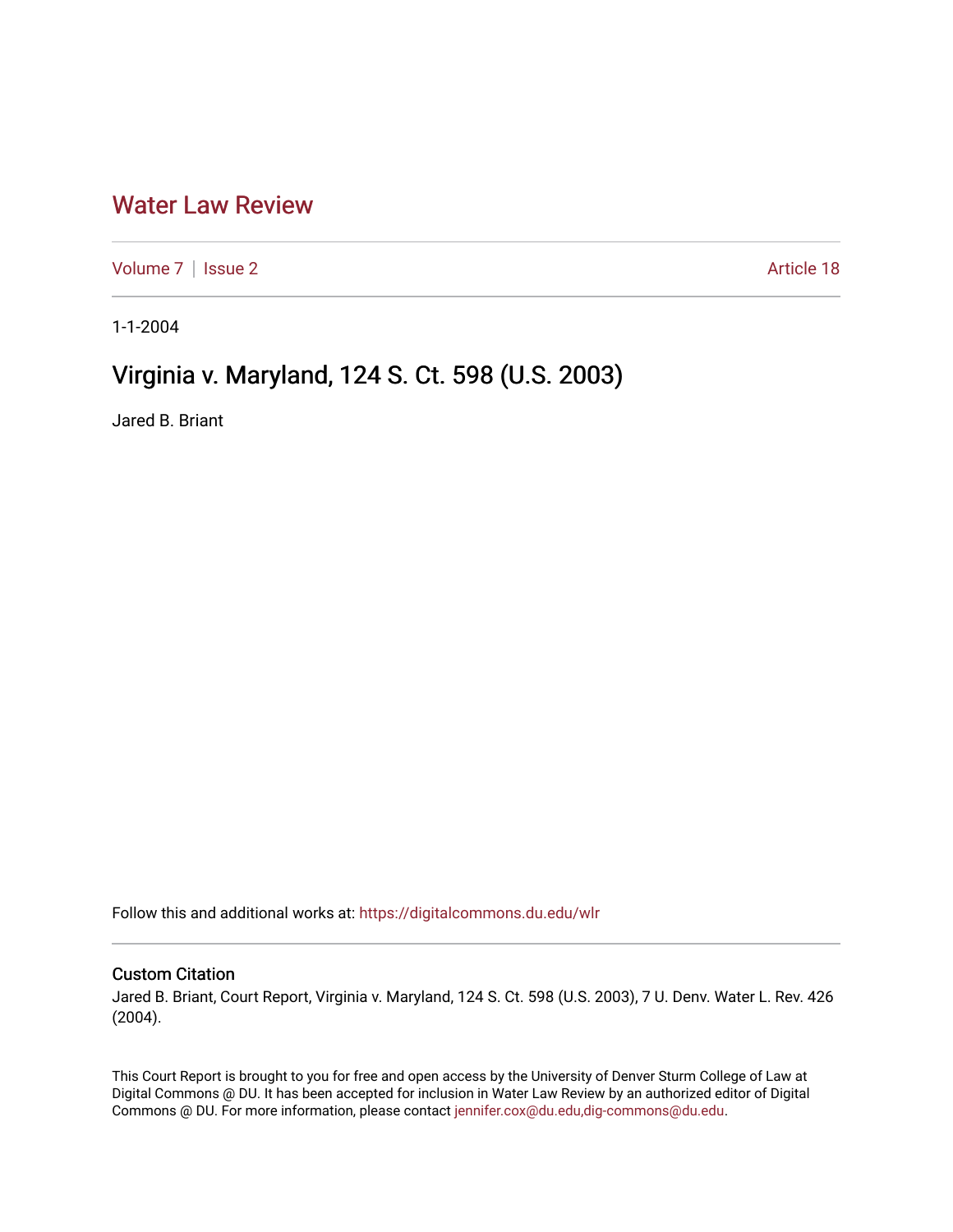because waters in the canal and in the wetlands conservation area were both "navigable waters of the United States," the pump station could not be said to "add" any pollutant to the nation's navigable waters, whether or not it would otherwise constitute a point source. Because SFWMD failed to raise the issue before the courts below, however, the Court declined to address it, leaving it to SFWMD to raise it on remand.

*Owen Walker*

Virginia v. Maryland, **124 S.** Ct. **598 (U.S. 2003)** (holding in absence of express grant of regulatory authority in interstate compact and arbitration award governing Potomac River, each state was free to regulate activities only of its own citizens with regard to use of the river, and Virginia did not lose sovereign riparian rights by acquiescing to Maryland's regulation).

The Commonwealth of Virginia sought a declaration from the United States Supreme Court that it had a right to withdraw water from and construct improvements appurtenant to the Potomac River free from the regulatory authority of the State of Maryland. Maryland objected to the Special Master's report recommending that the Court grant Virginia's requested relief. A majority of the Court overruled Maryland's exceptions in a 7-2 ruling.

The Potomac forms much of the boundary between Maryland and Virginia as it flows from the Appalachians to Chesapeake Bay. Both Maryland and Virginia claimed ownership of the river under conflicting seventeenth century royal charters. Virginia ceded ownership of the river to Maryland in its 1776 State Constitution, but specifically excepted from cession "the free navigation and use of the Rivers Potowmack and Pocomoke, and all improvements made on Virginia's shores." However, in the same year Maryland passed a constitutional resolution rejecting Virginia's constitutional reservation.

In 1785, Maryland and Virginia appointed commissioners to resolve their differences. The commissioners agreed on the Mount Vernon Compact ("1785 Compact"), which the legislatures of both states ratified. The 1785 Compact provided that the Potomac "shall be considered as a common highway, for the purpose of navigation and commerce.., and that all laws regulating fishing and navigation shall be made with the mutual consent and approbation of both states." Further, the 1785 Compact explained "the citizens of each state respectively shall have full property in the shores of Potowmack river [sic] ... and the privilege of making and carrying out wharves and other improvements, so as not to obstruct navigation of the River."

The 1785 Compact did not, however, determine the precise boundary line in the river. After nearly a century of conflict, the states submitted the boundary dispute to arbitration. The arbitration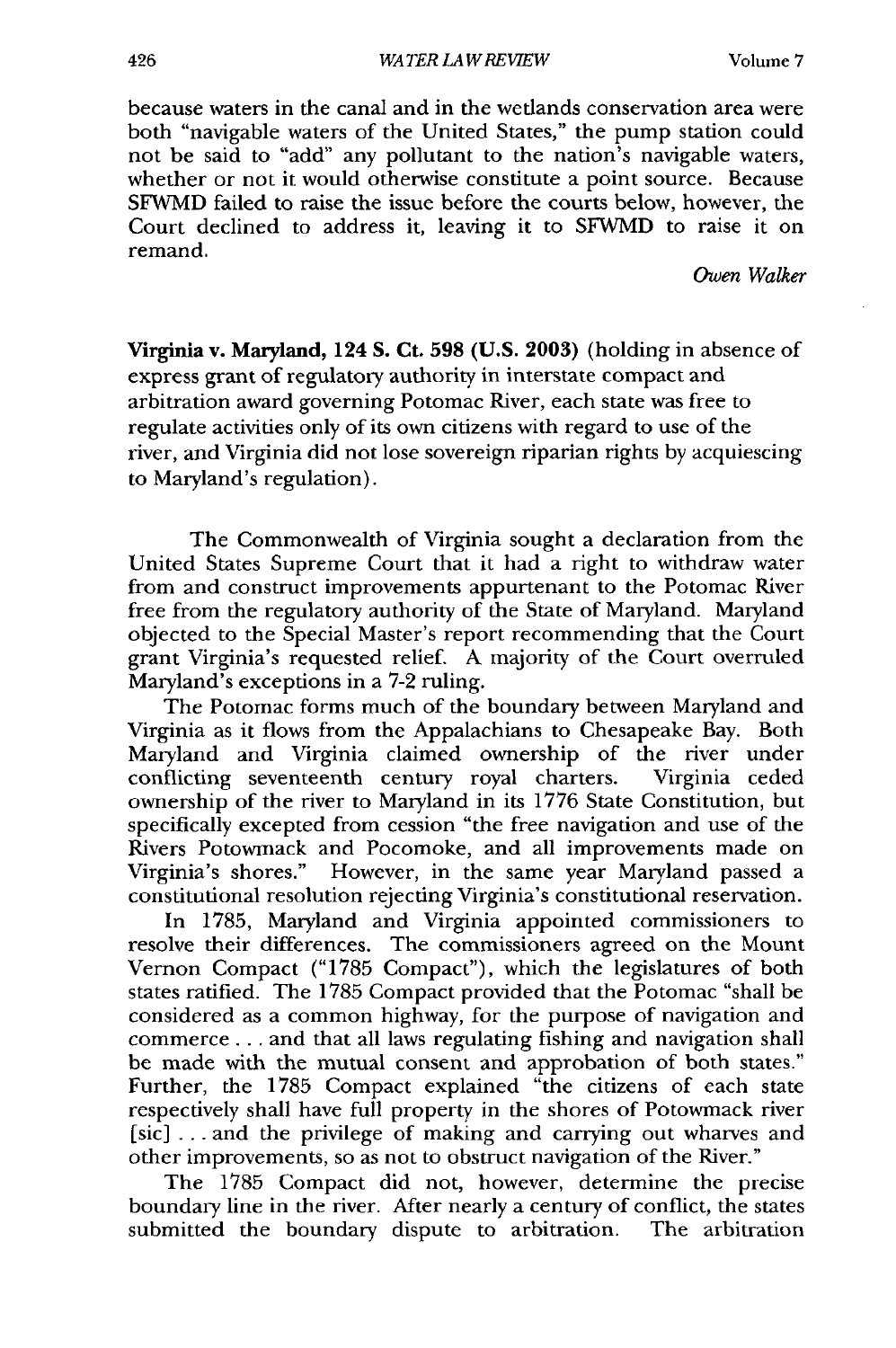culminated in the Black-Jenkins Award ("Award"), which placed the boundary line at the low-water mark on the Virginia shore of the river. While the Award gave Maryland entire ownership of the river's bed, it granted Virginia the right to use the river beyond the low-water mark as necessary to the full enjoyment of Virginia's riparian ownership. Congress subsequently ratified the Black-Jenkins Award in 1879.

In 1933, Maryland established a permitting system for water withdrawals on the Potomac, and has since issued several permits to Virginia entities. In 1996, the Fairfax County Water Authority ("FCWA") applied for a permit from Maryland to build a water intake structure extending 725 feet from the Virginia shore to improve water quality for Fairfax County residents. The Maryland Department of the Environment ("MDE") denied FWCA's application, citing Virginia's lack of sufficient need for the structure. Virginia then filed a complaint in the United States Supreme Court, invoking its original jurisdiction to hear disputes between states.

The Court initially referred Virginia's complaint to the Special Master. The Special Master recommended the Court find for Virginia, concluding that (1) the 1785 Compact and Award gave Virginia the right to construct improvements into the river and the right to use the river beyond the low-water mark, (2) neither the 1785 Compact nor the Award gave Maryland authority to regulate Virginia's activities, and (3) Maryland had no defense of acquiescence by Virginia. Maryland then filed exceptions to the Special Master's Report.

Reviewing the Special Master's recommendations, the Court applied canons of statutory interpretation in reviewing both the 1785 Compact and Award. First, the Court held the 1785 Compact's plain language guaranteed the citizens of each state the right to build improvements regardless of which state was ultimately determined to be sovereign over the river. Maryland argued that the 1785 Compact's regulatory silence merely confirmed that its authority over the river was well settled before the 1785 Compact. The Court rejected this argument, identifying several cases showing that Maryland's sovereignty was in fact in dispute.

Next, the Court turned to the Award. The Award held that Virginia had gained ownership by prescription of the soil up to the low-water mark. Maryland again argued that the Award simply confirmed its well-settled ownership of the river. The Court again disagreed, noting that the States would not have entered arbitration if Maryland's authority was indeed well settled. Therefore, the Court held that the right to use the river beyond the low-water mark was a right of Virginia as a sovereign, and the Award's plain language did not make this right subject to Maryland's regulatory authority.

The Court also rejected Maryland's argument that the Award merely confirmed prior existing common law private property rights which were subject to Maryland's regulation, finding that the Arbitration proceedings occurred specifically to "ascertain and fix the boundary" between the coequal sovereigns. Further, the Court rejected Maryland's claim that Virginia could only exercise its riparian